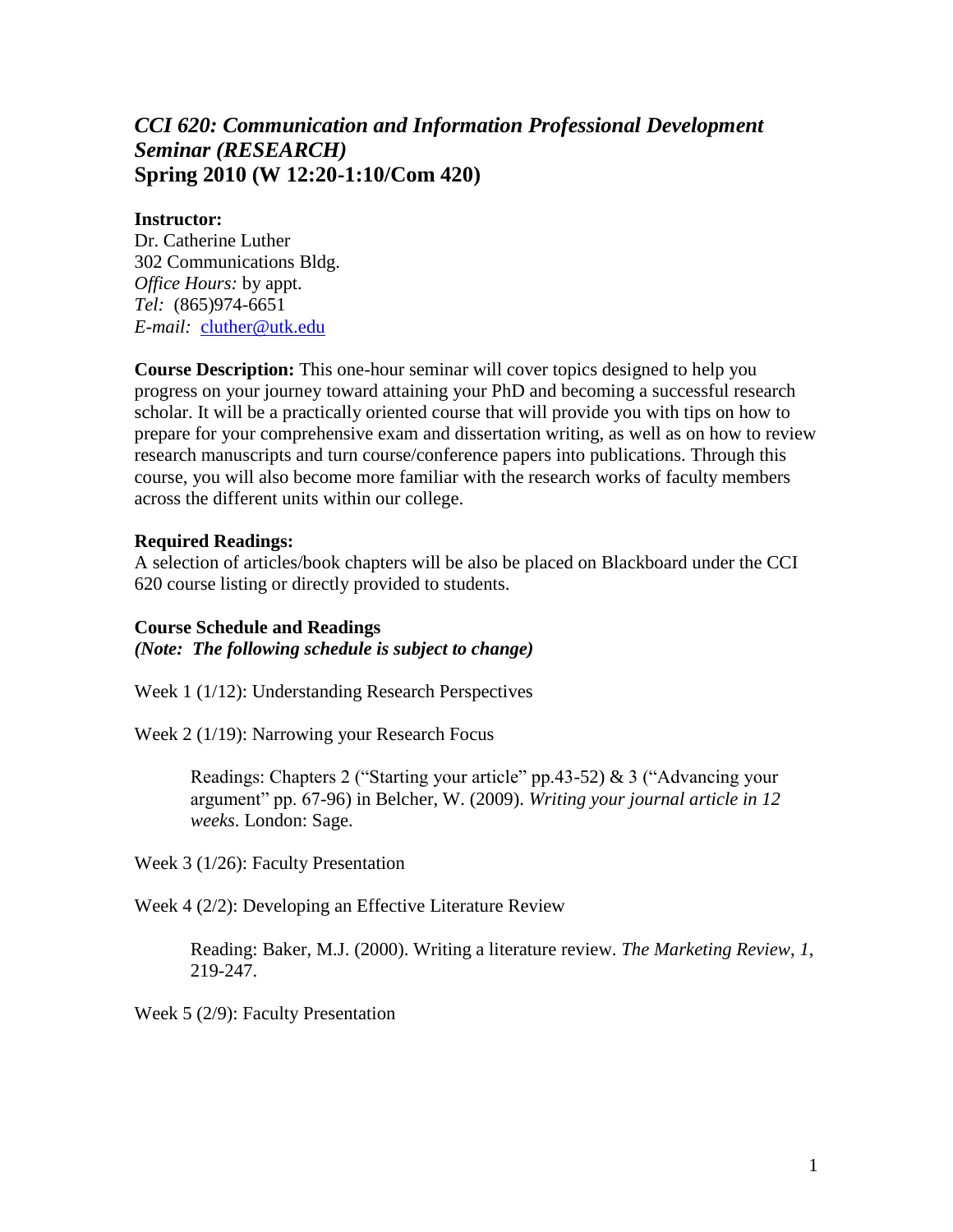Week 6 (2/16): Reviewing/Critiquing Research Papers

Reading: Lee, A. (1995). Reviewing a manuscript for publication. *Journal of Operations Management*, *13*(1), 87-92.

Week 7 (2/23): Faculty Presentation

Week 8 (3/2): Symposium Paper Reviews

Week 9 (3/9): Faculty Presentation

Week 10 (3/16): SPRING BREAK – NO CLASS

Week 11 (3/23): Getting Published

Readings: Chapters 12 ("Sending your article" pp. 271-284) & X ("Responding to journal decisions" pp. 287-319) in Belcher, W. (2009). *Writing your journal article in 12 weeks*. London: Sage.

Week 12 (3/30): Faculty Presentation

Week 13 (4/6): TTLC Workshop – No Class

Week 14 (4/13): Preparing for Comps

Reading: Chapter 14 ("Master's comprehensive and PhD qualifying examinations" pp. 152-158) in Peters, R.L. (2000). *Getting what you came for*. New York: The Noonday Press.

Week 15 (4/20): Dissertation Process

Reading: Wellington, J. (2010). Weaving the threads of doctoral research journeys. In P. Thomson & M. Walker (Eds.), *The Routledge doctoral student's companion* (pp. 128-142). London: Routledge.

Week 16 (4/27): Faculty Presentation - LAST DAY OF CLASS

### **CCI Diversity Statement:**

CCI recognizes and values diversity. Exposing students to diverse people, ideas and cultures increases opportunities for intellectual inquiry, encourages critical thinking, and enhances communication and information competence. When all viewpoints are heard, thoughtfully considered, and respectfully responded to, everyone benefits. Diversity and fairness unite us with the wider professional and global community.